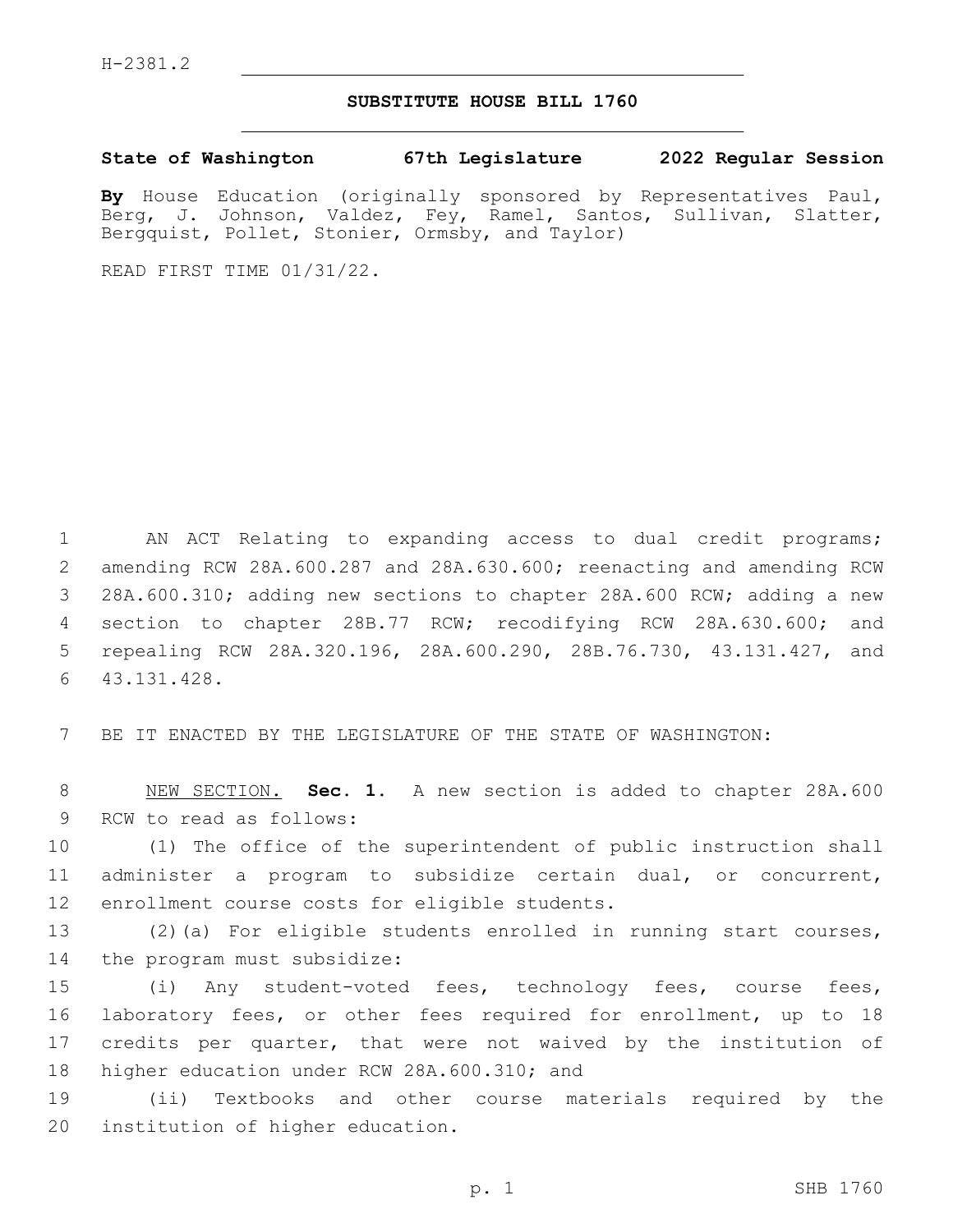(b) To subsidize the costs required by (a) of this subsection, the office of the superintendent of public instruction must transmit to each institution of higher education \$1,000 per full-time equivalent eligible student per academic year. At the end of the academic year, each institution of higher education must return any unused funds to the office of the superintendent of public 7 instruction.

 (c) For the purposes of this subsection, "institution of higher education" has the same meaning as in RCW 28A.600.300.

 (3) For eligible students enrolled in college in the high school program courses, the program must subsidize tuition fees permitted 12 under RCW 28A.600.287.

 (4) For eligible students enrolled in career and technical education dual credit courses, the program must subsidize transcription fees assessed by the institution of higher education.

 (5) The office of the superintendent of public instruction must collaborate with institutions of higher education to facilitate identification of eligible students who qualify for: (a) Reduced per college credit tuition fees for college in the high school program courses under RCW 28A.600.287; or (b) fee waivers for running start 21 program courses under RCW 28A.600.310.

 (6) The office of the superintendent of public instruction, school districts, institutions of higher education, and other recipients of program funds under this section may not use the funds to supplant federal funds that cover dual, or concurrent, enrollment 26 course costs for eligible students.

 (7) The definitions in this subsection apply throughout this section unless the context clearly requires otherwise.

 (a) "Institution of higher education" has the same meaning as in RCW 28B.10.016, and also means a public tribal college located in Washington and accredited by the northwest commission on colleges and universities or another accrediting association recognized by the 33 United States department of education.

34 (b) "Eligible student" means a student:

 (i) Who is eligible for free or reduced-price school meals based 36 on the income of the student's household;

 (ii) Who is categorically eligible for free school meals without an application and not subject to income verification; or

 (iii) Whose parent or legal guardian attests that the student demonstrates financial need equivalent to the financial need required

p. 2 SHB 1760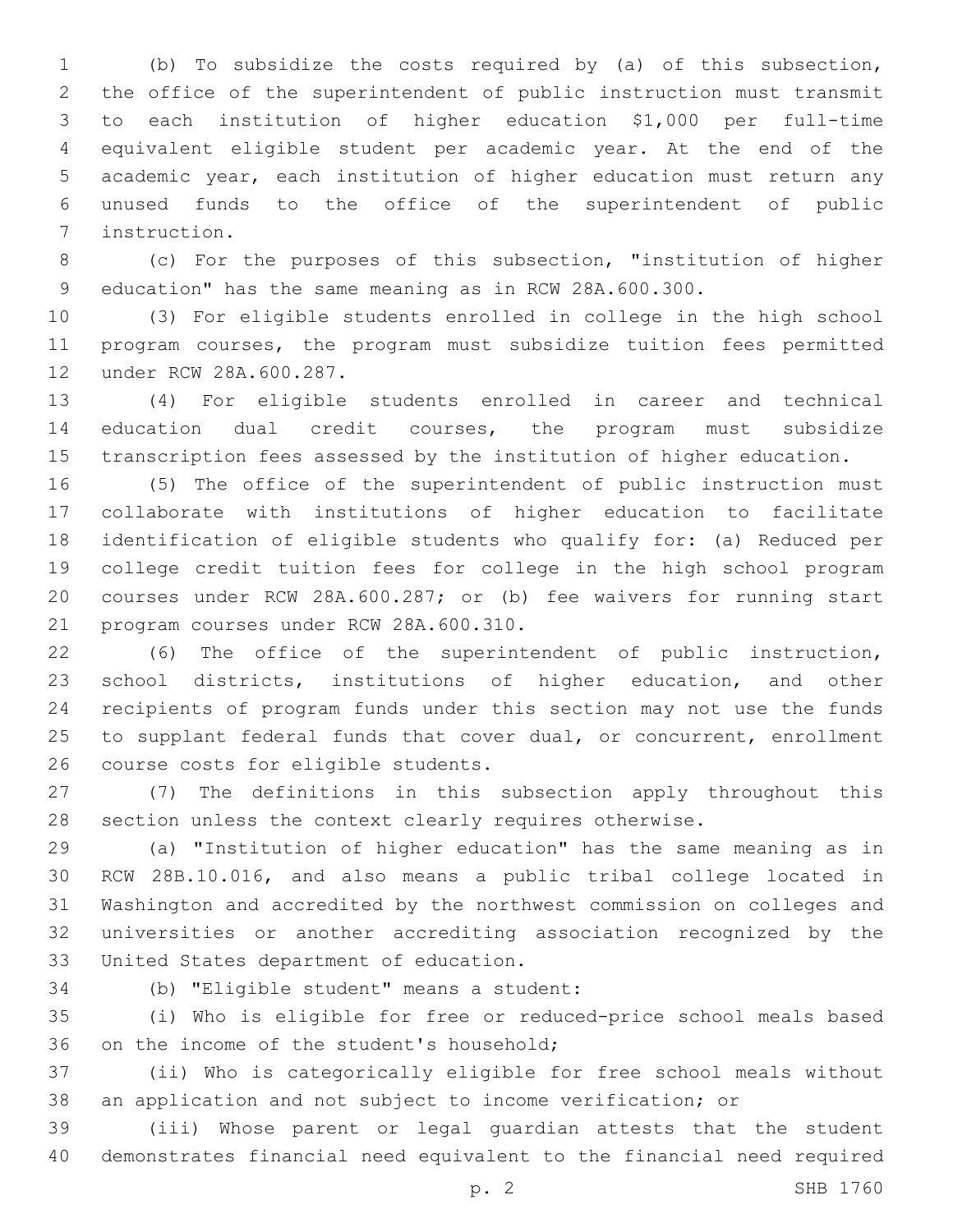to receive the maximum Washington college grant under RCW 28B.92.205, using the attestation form developed as required under section 2 of 3 this act.

 NEW SECTION. **Sec. 2.** A new section is added to chapter 28B.77 5 RCW to read as follows:

 The student achievement council, in consultation with the office of the superintendent of public instruction, the state board for community and technical colleges, public four-year institutions of higher education, and other interested parties, shall develop and publish an income attestation form to be used to determine student eligibility for: (1) The dual, or concurrent, enrollment course cost subsidy program under section 1 of this act; (2) reduced per college credit tuition fees for college in the high school program courses under RCW 28A.600.287; and (3) fee waivers for running start program 15 courses under RCW 28A.600.310.

 NEW SECTION. **Sec. 3.** A new section is added to chapter 28A.600 17 RCW to read as follows:

 (1) Each quarter or trimester, public schools that serve students in any of grades nine through 12 must provide, via email and other methods, to students and their parents or legal guardians information on each available dual credit program and information about the dual, or concurrent, enrollment course cost subsidy program under section 1 of this act, including the income attestation form developed as required under section 2 of this act. To the extent feasible, the dual credit program information must be translated into the primary 26 language of each parent or legal guardian.

 (2) A public school may consolidate the notification required under subsection (1) of this section with the notifications required under RCW 28A.320.195, 28A.600.287, and 28A.600.320.

 (3) As used in this section, "public school" has the same meaning 31 as in RCW 28A.150.010.

 **Sec. 4.** RCW 28A.600.287 and 2021 c 71 s 1 are each amended to 33 read as follows:

 (1) College in the high school is a dual credit program located on a high school campus or in a high school environment in which a high school student is able to earn both high school and college credit by completing college level courses with a passing grade. A

p. 3 SHB 1760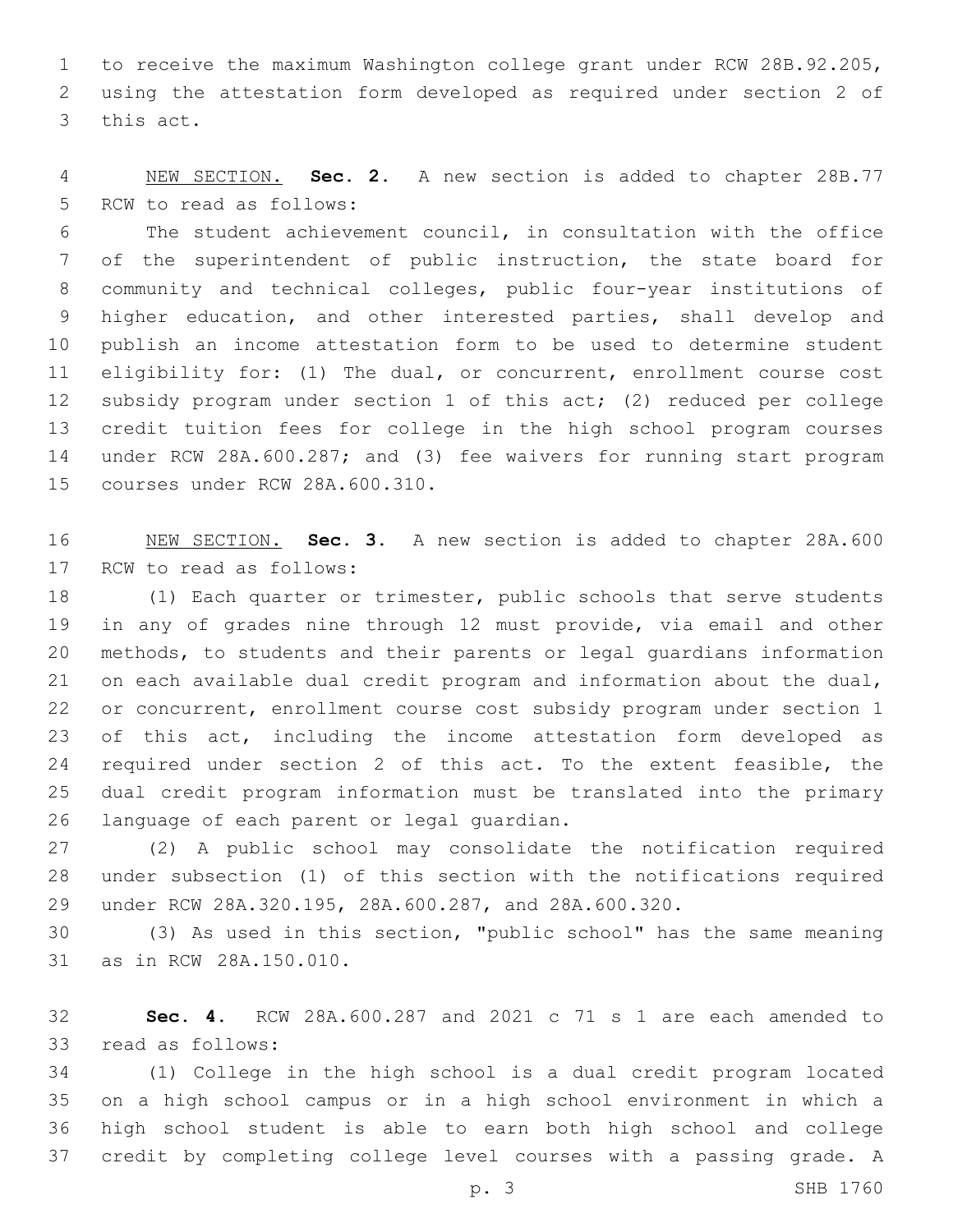college in the high school program must meet the accreditation requirements in RCW 28B.10.035 and the requirements in this section.

 (2) A college in the high school program may include both academic and career and technical education.4

 (3) Ninth, 10th, 11th, and 12th grade students, and students who have not yet received a high school diploma or its equivalent and are eligible to be in the ninth, 10th, 11th, or 12th grades, may participate in a college in the high school program.

 (4) A college in the high school program must be governed by a local contract between an institution of higher education and a school district, charter school, or state-tribal compact school, in compliance with the rules adopted by the superintendent of public instruction under this section. The local contract must include the qualifications for students to enroll in a program course.

 (5)(a) An institution of higher education may charge tuition fees per credit to each student enrolled in a program course as 17 established in this subsection (5).

 (b)(i) ((The)) (A) Except as provided in (b)(i)(B) of this 19 subsection, the maximum per college credit tuition fee for a program course is \$65 per college credit adjusted for inflation using the implicit price deflator for that fiscal year, using fiscal year 2021 as the base, as compiled by the bureau of labor statistics, United States department of labor for the state of Washington.

 (B) For eligible students, as defined in section 1 of this act, 25 the maximum per college credit tuition fee for a program course is \$42.50 per college credit adjusted for inflation using the implicit 27 price deflator for that fiscal year, using fiscal year 2021 as the 28 base, as compiled by the bureau of labor statistics of the United States department of labor for the state of Washington.

 (ii) Annually by July 1st, the office of the superintendent of public instruction must calculate the maximum per college credit 32 tuition fee and post the fee on its website.

 (c) The funds received by an institution of higher education under this subsection (5) are not tuition or operating fees and may be retained by the institution of higher education.

 (6) Enrollment information on persons registered under this section must be maintained by the institution of higher education separately from other enrollment information and may not be included in official enrollment reports, nor may such persons be considered in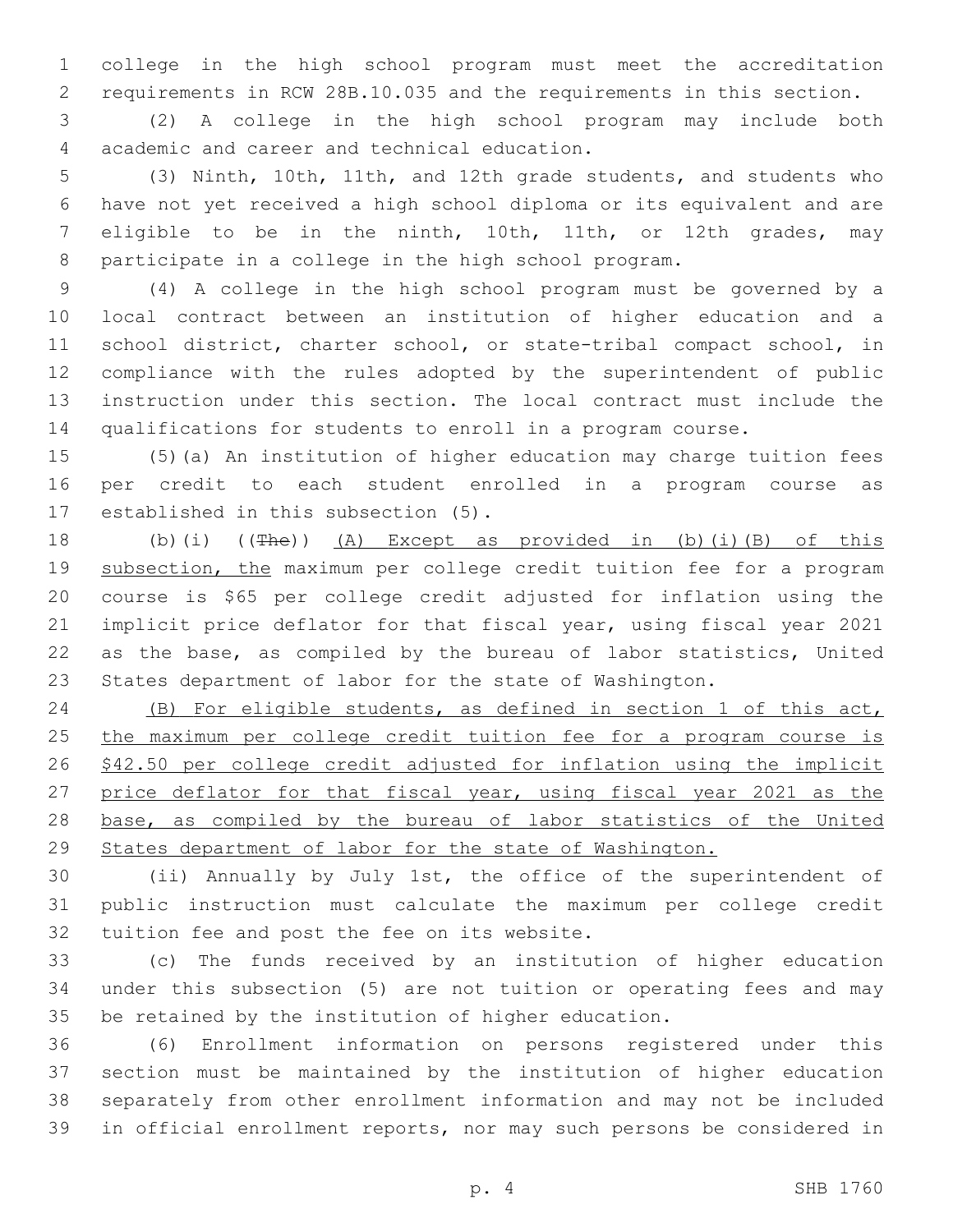any enrollment statistics that would affect higher education 2 budgetary determinations.

 (7) Each school district, charter school, and state-tribal compact school must award high school credit to a student enrolled in a program course if the student successfully completes the course. If no comparable course is offered by the school district, charter school, or state-tribal compact school, the chief administrator shall determine how many credits to award for the successful completion of the program course. The determination must be made in writing before the student enrolls in the program course. The awarded credit must be applied toward graduation requirements and subject area requirements. Evidence of successful completion of each program course must be included in the student's high school records and transcript.

 (8) An institution of higher education must award college credit to a student enrolled in a program course if the student successfully completes the course. The awarded college credit must be applied toward general education requirements or degree requirements at the institution of higher education. Evidence of successful completion of each program course must be included in the student's college 20 transcript.

 (9)(a) A high school that offers a college in the high school program must provide general information about the program to all students in grades eight through 12 and to the parents and guardians 24 of those students.

 (b) A high school that offers a college in the high school program must include the following information about program courses in the high school catalogue or equivalent:

 (i) There is no fee for students to enroll in a program course to earn only high school credit. Fees apply for students who choose to enroll in a program course to earn both high school and college 31 credit;

 (ii) A description and breakdown of the fees charged to students 33 to earn college credit;

 (iii) A description of fee payment and financial assistance 35 options available to students; and

 (iv) A notification that paying for college credit automatically starts an official college transcript with the institution of higher education offering the program course regardless of student 39 performance in the program course, and ((that college credit earned 40 upon successful completion of a program course may count only as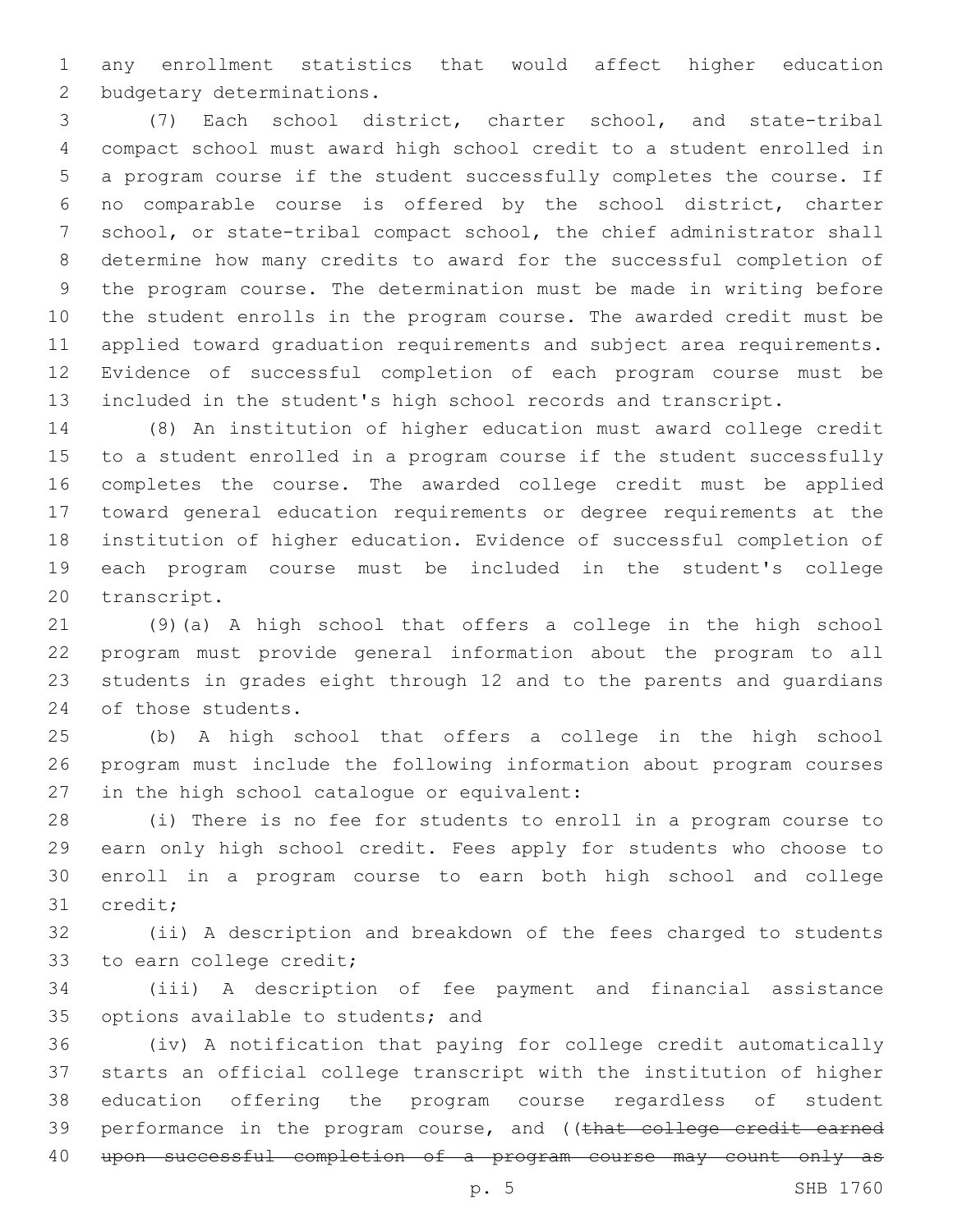elective credit if transferred to another institution of higher education)) most but not all institutions of higher education may 3 recognize and accept this credit.

 (10) Full-time and part-time faculty at institutions of higher education, including adjunct faculty, are eligible to teach program courses.6

 (11) Students enrolled in a program course may pay college in the high school fees with advanced college tuition payment program tuition units at a rate set by the advanced college tuition payment 10 program governing body under chapter 28B.95 RCW.

 (12) The superintendent of public instruction shall adopt rules for the administration of this section. The rules must be jointly developed by the superintendent of public instruction, the state board for community and technical colleges, the student achievement council, and the public baccalaureate institutions. The association of Washington school principals must be consulted during the rules development. The rules must outline quality and eligibility standards that are informed by nationally recognized standards or models. In addition, the rules must encourage the maximum use of the program and 20 may not narrow or limit the enrollment options.

 (13) The definitions in this subsection apply throughout this 22 section.

 (a) "Charter school" means a school established under chapter 28A.710 RCW.24

 (b) "High school" means a public school, as defined in RCW 28A.150.010, that serves students in any of grades nine through 12.

 (c) "Institution of higher education" has the same meaning as in RCW 28B.10.016, and also means a public tribal college located in Washington and accredited by the northwest commission on colleges and universities or another accrediting association recognized by the 31 United States department of education.

 (d) "Program course" means a college course offered in a high school under a college in the high school program.

 (e) "State-tribal compact school" means a school established 35 under chapter 28A.715 RCW.

 **Sec. 5.** RCW 28A.630.600 and 2020 c 348 s 2 are each amended to 37 read as follows:

 (1) Subject to the availability of amounts appropriated for this specific purpose, the office of the superintendent of public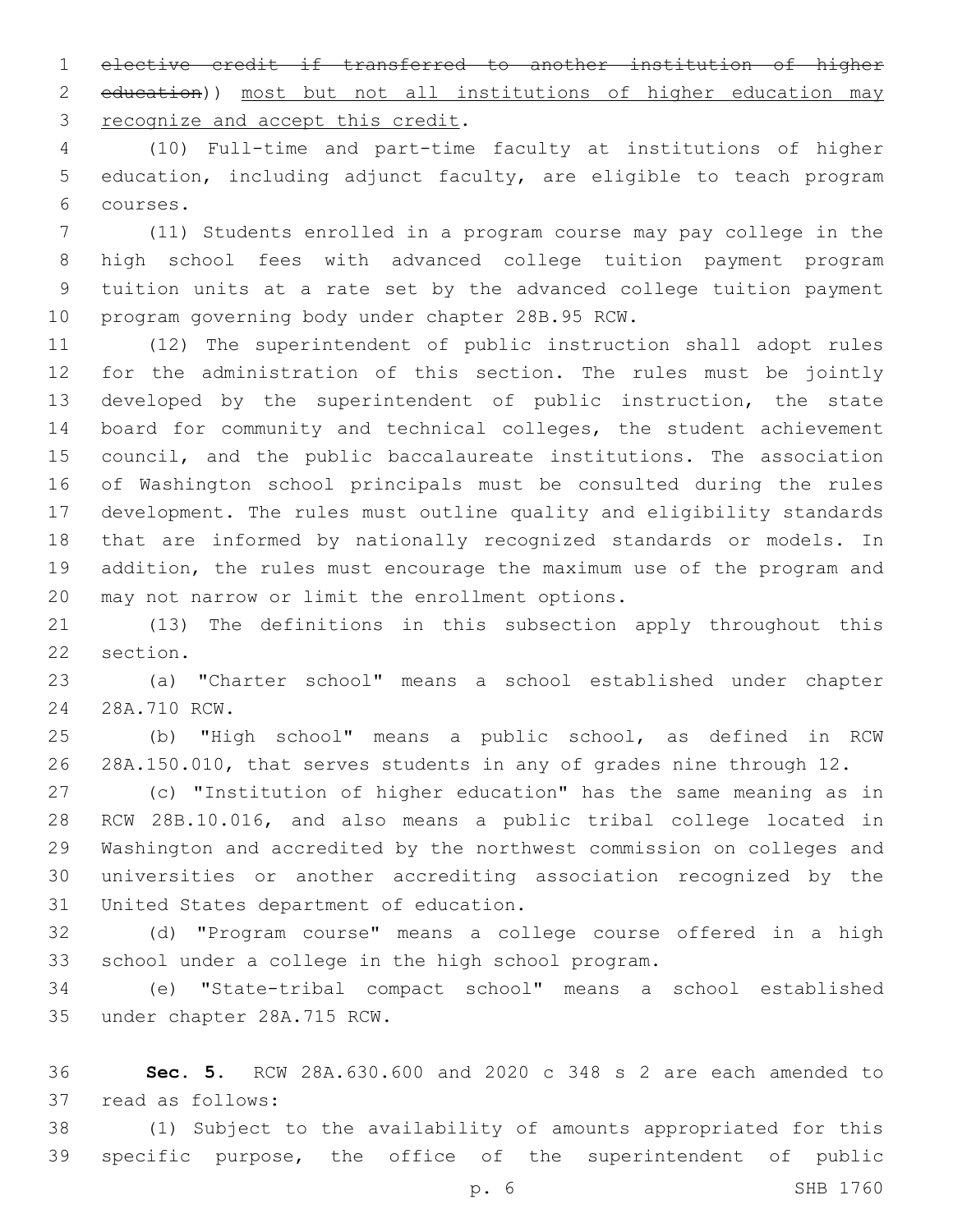instruction, in consultation with the state board for community and technical colleges and institutions of higher education identified in RCW 28A.600.300(2)(c), shall establish the running start summer 4 school ((pilot)) program as described in this section. ((The purpose of the pilot program is to evaluate interest in and barriers to expanding the running start program to include the summer term.))

7 (2) The office of the superintendent of public instruction( $(\tau$  $8 \pm n)$ ) must:

9 (a) In consultation with the state board for community and 10 technical colleges, ((must)) select up to ((three)) six community 11 colleges that choose to participate in the ((pilot)) summer program 12 ((during the 2021 and 2022 summer academic terms)). ((One)) Two 13 community colleges must be located east of the crest of the Cascade 14 mountains and another must be located in a county with a population 15 between ((one hundred fifteen thousand)) 115,000 and ((one hundred 16  $f$ ifty thousand) 150,000; and

17 (b) In consultation with the institutions of higher education 18 identified in RCW 28A.600.300(2)(c), select one institution that 19 chooses to participate in the summer program.

20 (3) Participating ((community colleges)) institutions of higher 21 education must establish agreements with the school districts of 22 eligible students about data sharing, credit transfer, funds 23 transfer, and other administrative matters.

24 (4) Under the ((pilot)) summer program, an eligible student may 25 enroll in a participating ((community college)) institution of higher 26 education tuition-free. Students who are eligible under subsection 27 (7)(a)(ii) of this section may enroll for a maximum of  $((five))$  10 28 college credits per summer academic term. Provisions in RCW 29 28A.600.310 (2) and (3), which describe fees paid by running start 30 students and fee waivers for  $((\pm 0)$  income) running start students, 31 apply to eligible students participating in the ((pilot)) summer 32 program.

 (5) The school district of an eligible student must transmit to 34 the participating ((community college)) institutions of higher education an amount per each full-time equivalent college student at statewide uniform rates for vocational and nonvocational students. The superintendent of public instruction shall separately calculate and allocate amounts appropriated for this specific purpose under the omnibus operating appropriations act to school districts for purposes of making such payments and for granting school districts seven

p. 7 SHB 1760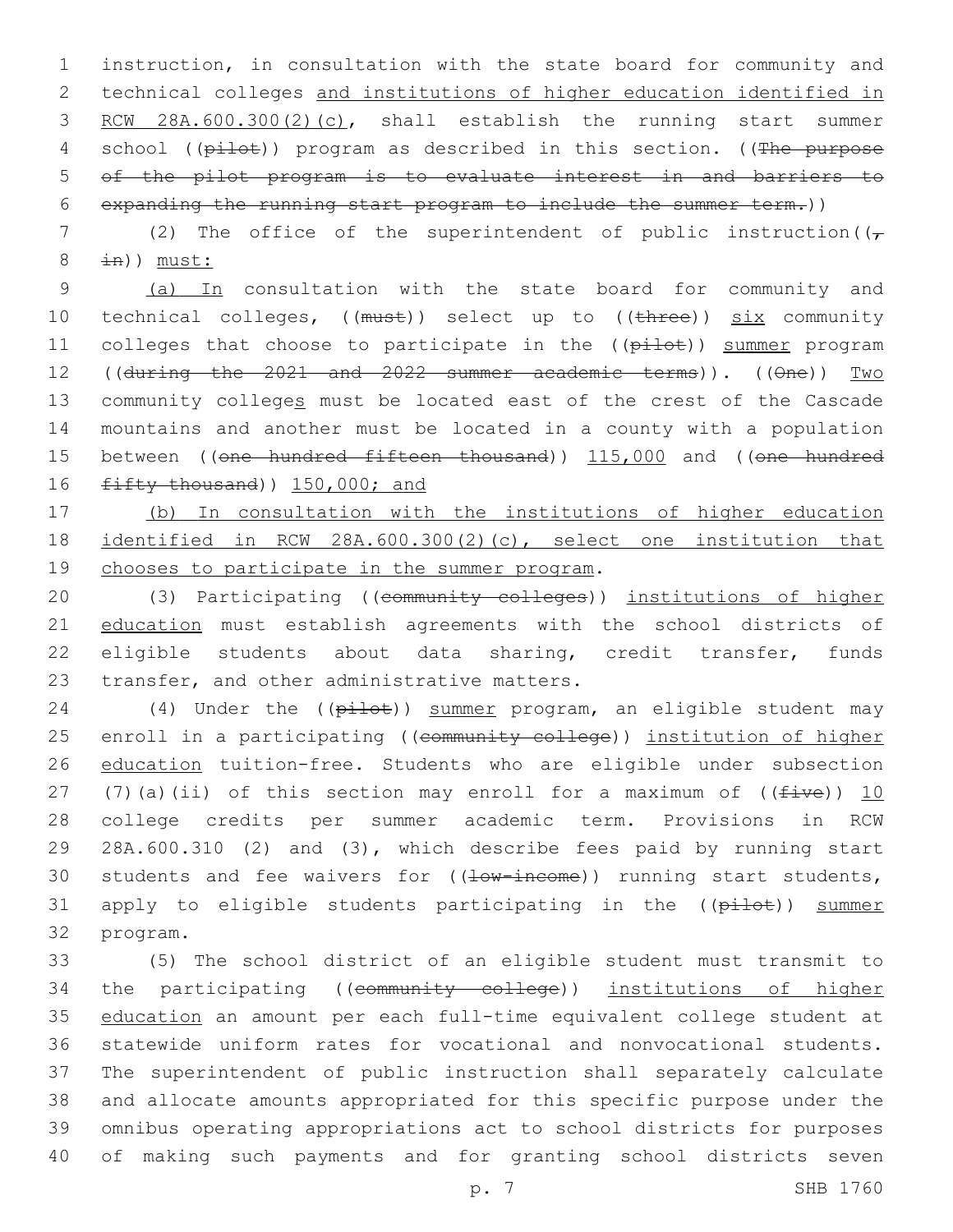1 percent thereof to offset ((pilot)) summer program related costs. The calculations and allocations must be based upon the estimated statewide annual average per full-time equivalent high school student allocations under RCW 28A.150.260, excluding small high school enhancements, and rules adopted under RCW 28A.600.390. The funds received by the ((community college)) participating institution of higher education from the school district are not tuition or 8 operating fees and may be retained by the ((community college)) participating institution of higher education. A student enrolled under this section must be counted for the purpose of meeting enrollment targets in accordance with terms and conditions specified 12 in the omnibus operating appropriations act.

13 (6) By November  $((10, 2022))$  1, 2024, and in accordance with RCW 14 43.01.036, the office of the superintendent of public instruction 15  $((and))_L$  the state board for community and technical colleges, and 16 the participating institutions of higher education shall jointly 17 report to the appropriate committees of the legislature with findings 18 from and recommendations regarding the ((pilot)) summer program, 19 including recommending whether to expand the ((running start)) summer 20 program to include ((the summer term)) more institutions of higher 21 education as defined in RCW 28A.600.300.

22 (7) The definitions in this subsection apply throughout this 23 section unless the context clearly requires otherwise.

(a) "Eligible student" means:24

25 (i) A student attending a participating high school who will be 26 eligible to enroll in grade (( $e$ leven))  $11$  or (( $t$ welve))  $12$  in the 27 subsequent school year; or

28 (ii) A student who graduated from a participating high school in 29 the current school year and who has  $((\text{five}))$  10 or fewer college 30 credits to earn before meeting associate degree requirements.

31 (b) "Participating ((community college)) institution of higher 32 education" means a community college or institution of higher 33 education identified in RCW 28A.600.300(2)(c) that was selected, as 34 described in subsection (2) of this section, to participate in the 35 ((pilot)) summer program.

36 (c) "Participating high school" means a high school in a school 37 district that has an agreement, as described under subsection (3) of 38 this section, with a participating ((community college)) institution 39 of higher education.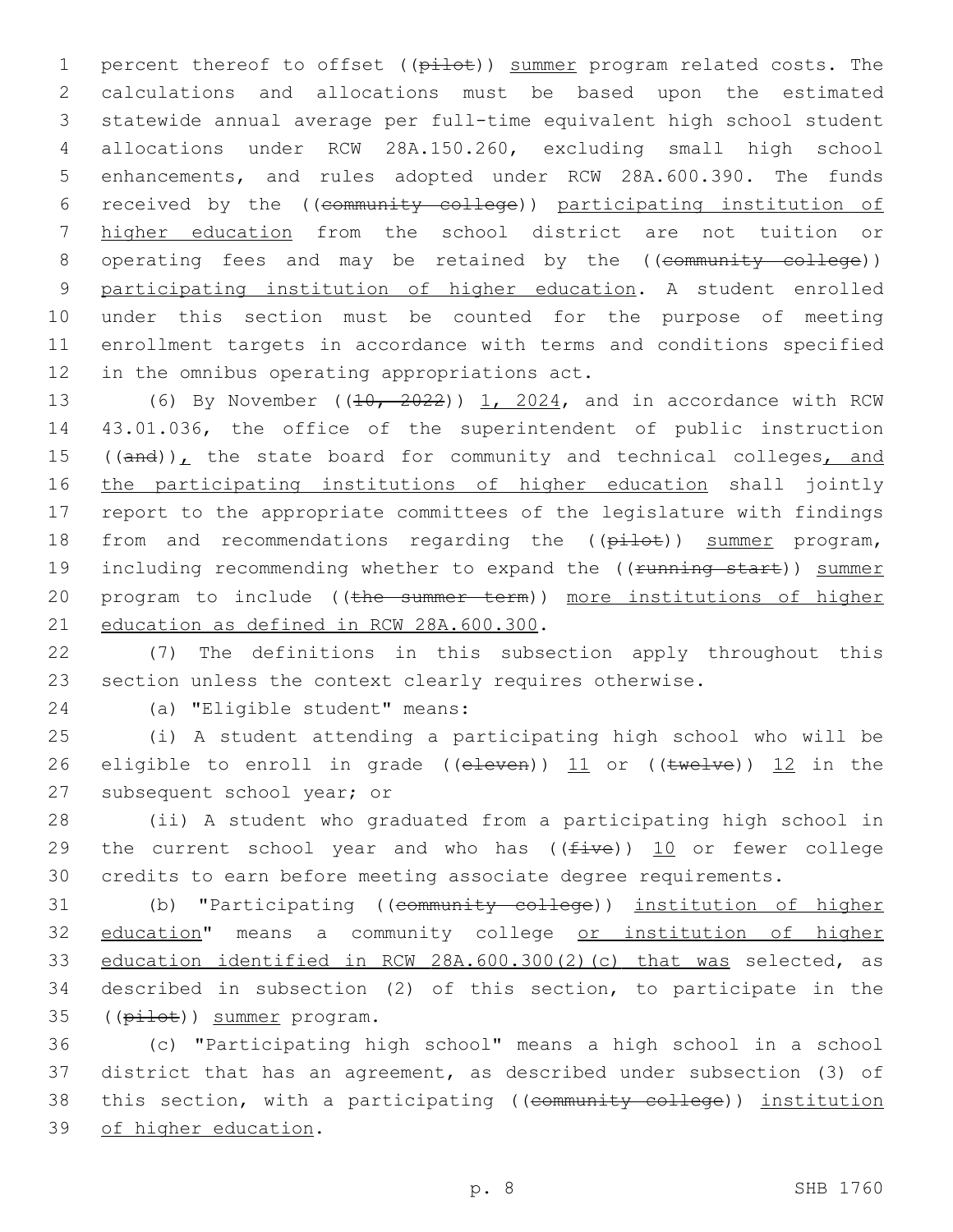1 (d) "((Pilot)) Summer program" means the running start summer 2 ((pilot)) program established in this section.

 (e) "Running start program" has the same meaning as in RCW 28A.600.300.4

 (8)(a) Except as provided in (b) of this subsection, and unless the context clearly requires otherwise, the requirements established in RCW 28A.600.300 through 28A.600.400 apply to the running start 8 summer school ((pilot)) program.

 (b) The provisions of RCW 28A.600.310(4) relating to calculation, allocation, and distribution of funds and RCW 28A.600.385 relating to cooperative agreements with community colleges in Oregon and Idaho do 12 not apply to this section.

13 (((49) This section expires December 31, 2022.))

 **Sec. 6.** RCW 28A.600.310 and 2019 c 252 s 115 and 2019 c 176 s 2 are each reenacted and amended to read as follows:

16 (1)(a) Eleventh and ((twelfth)) 12th grade students or students who have not yet received the credits required for the award of a 18 high school diploma and are eligible to be in the ((eleventh)) 11th 19 or  $((\text{twelfth}))$  12th grade $((\theta))$  may apply to a participating institution of higher education to enroll in courses or programs 21 offered by the institution of higher education.

 (b) The course sections and programs offered as running start courses must also be open for registration to matriculated students at the participating institution of higher education and may not be a course consisting solely of high school students offered at a high 26 school campus.

 (c) A student receiving home-based instruction enrolling in a public high school for the sole purpose of participating in courses or programs offered by institutions of higher education shall not be counted by the school district in any required state or federal accountability reporting if the student's parents or guardians filed a declaration of intent to provide home-based instruction and the student received home-based instruction during the school year before the school year in which the student intends to participate in courses or programs offered by the institution of higher education. Students receiving home-based instruction under chapter 28A.200 RCW and students attending private schools approved under chapter 28A.195 RCW shall not be required to meet the student learning goals or to learn the state learning standards. However, students are eligible to

p. 9 SHB 1760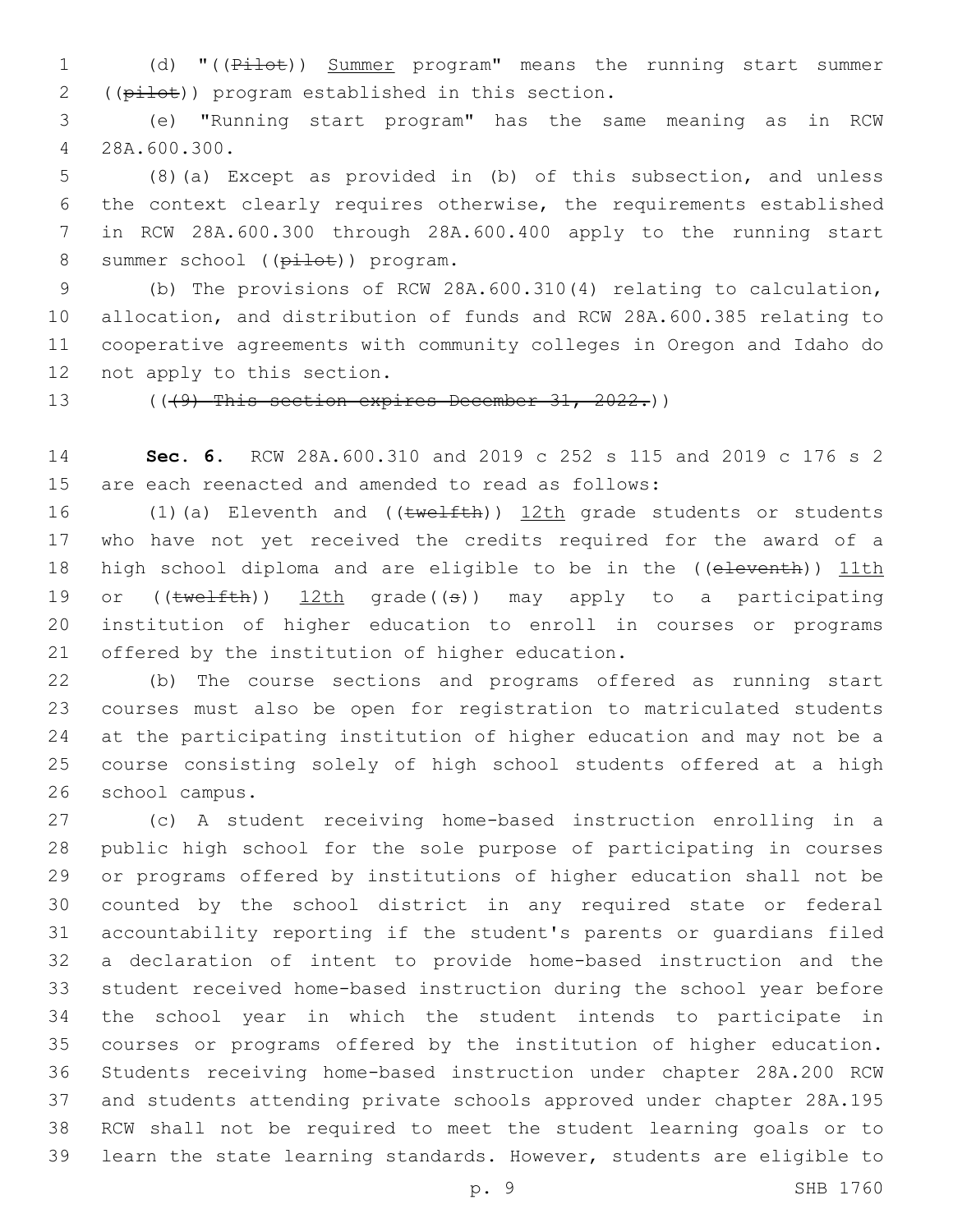enroll in courses or programs in participating universities only if the board of directors of the student's school district has decided to participate in the program. Participating institutions of higher education, in consultation with school districts, may establish admission standards for these students. If the institution of higher education accepts a secondary school pupil for enrollment under this section, the institution of higher education shall send written 8 notice to the pupil and the pupil's school district within ((ten)) 10 days of acceptance. The notice shall indicate the course and hours of 10 enrollment for that pupil.

 (2)(a) In lieu of tuition and fees, as defined in RCW 28B.15.020 12 and 28B.15.041:

 (i) Running start students shall pay to the community or technical college all other mandatory fees as established by each community or technical college and, in addition, the state board for 16 community and technical colleges may authorize a fee of up to  $((\text{ten}))$ 17 10 percent of tuition and fees as defined in RCW 28B.15.020 and 18 28B.15.041; and

 (ii) All other institutions of higher education operating a running start program may charge running start students a fee of up 21 to ((ten)) 10 percent of tuition and fees as defined in RCW 28B.15.020 and 28B.15.041 in addition to technology fees.

 (b) The fees charged under this subsection (2) shall be prorated 24 based on credit load.

 (c) Students may pay fees under this subsection with advanced college tuition payment program tuition units at a rate set by the advanced college tuition payment program governing body under chapter 28 28B.95 RCW.

 (3)(a) The institutions of higher education must make available 30 fee waivers for ((low-income running start)) eligible students, as 31 defined in section 1 of this act. ((A student shall be considered low income and eligible for a fee waiver upon proof that the student is currently qualified to receive free or reduced-price lunch. Acceptable documentation of low-income status may also include, but is not limited to, documentation that a student has been deemed eligible for free or reduced-price lunches in the last five years, or other criteria established in the institution's policy.

38 (b)(i) By the beginning of the 2020-21 school year, school districts, upon knowledge of a low-income student's enrollment in 40 running start, must provide documentation of the student's low-income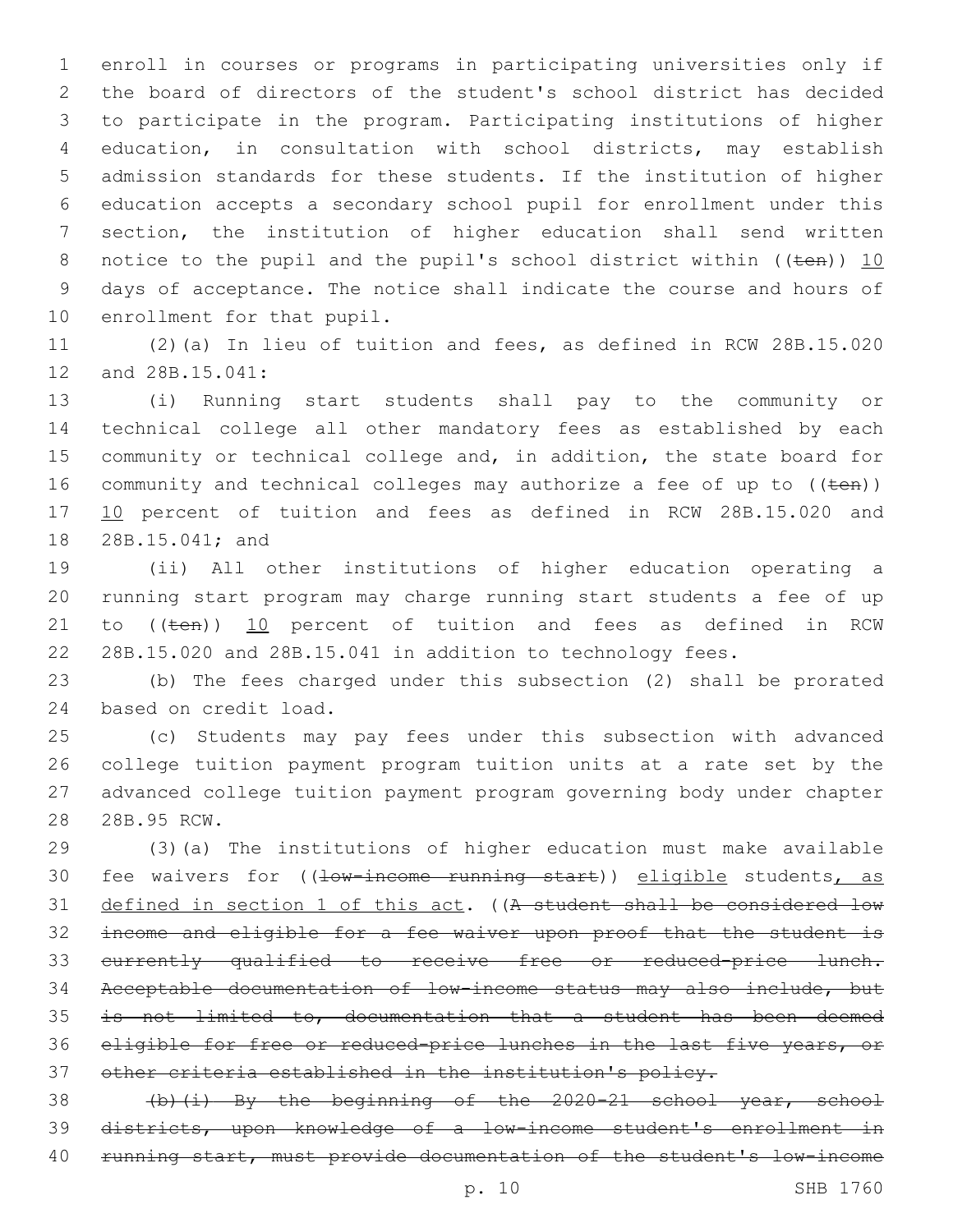status, under (a) of this subsection, directly to institutions of

2 higher education.

 (ii) Subject to the availability of amounts appropriated for this 4 specific purpose, the office of the superintendent of public instruction, in consultation with the Washington student achievement council, shall develop a centralized process for school districts to provide students' low-income status to institutions of higher 8 education to meet the requirements of (b) (i) of this subsection.

 $(e+))$  (b) Institutions of higher education, in collaboration with relevant student associations, shall aim to have students who can benefit from fee waivers take advantage of these waivers. Institutions shall make every effort to communicate to students and their families the benefits of the waivers and provide assistance to students and their families on how to apply. Information about waivers shall, to the greatest extent possible, be incorporated into 16 financial aid counseling, admission information, registration 17 processes, and individual billing statements. Institutions also shall, to the greatest extent possible, use all means of communication, including but not limited to websites, online catalogues, admission and registration forms, mass email messaging, social media, and outside marketing to ensure that information about waivers is visible, compelling, and reaches the maximum number of 23 students and families that can benefit.

 (4) The pupil's school district shall transmit to the institution of higher education an amount per each full-time equivalent college student at statewide uniform rates for vocational and nonvocational students. The superintendent of public instruction shall separately calculate and allocate moneys appropriated for basic education under RCW 28A.150.260 to school districts for purposes of making such payments and for granting school districts seven percent thereof to offset program related costs. The calculations and allocations shall be based upon the estimated statewide annual average per full-time equivalent high school student allocations under RCW 28A.150.260, excluding small high school enhancements, and applicable rules adopted under chapter 34.05 RCW. The superintendent of public instruction, participating institutions of higher education, and the state board for community and technical colleges shall consult on the calculation and distribution of the funds. The funds received by the institution of higher education from the school district shall not be deemed tuition or operating fees and may be retained by the

p. 11 SHB 1760